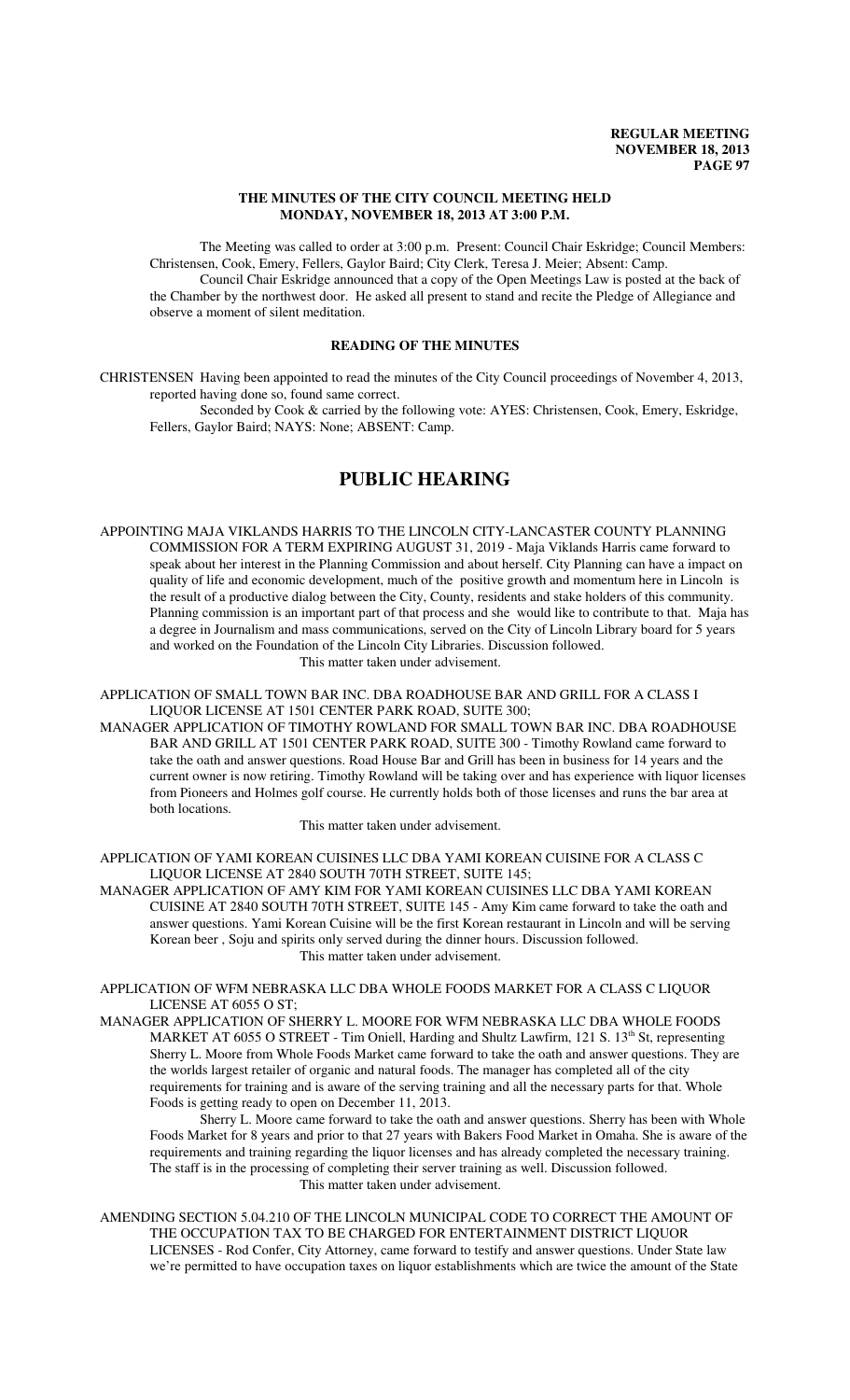Liquor License. The State license for Entertainment District says \$300.00 dollars. There is a typographical error , we intended that the occupational taxes be \$600.00 dollars and in error it was entered in as \$500.00 dollars . We are here to correct that error by this amendment to the ordinance. Discussion followed. This matter taken under advisement.

APPROVING AN ENGINEERING SERVICES AGREEMENT BETWEEN THE CITY OF LINCOLN AND KIRKHAM, MICHAEL AND ASSOCIATES, INC. FOR THE JAMAICA NORTH TRAIL PHASE II, NDOR PROJECT NO. ENH-55(160), CONTROL NO. 12879. (RELATED ITEMS: 13R-259, 13R-262); APPROVING THE FUNDING OBLIGATION, SELECTION OF CONTRACTOR AND AUTHORIZING THE MAYOR TO SIGN THE CONTRACTS OF A FEDERAL AID PROJECT FOR THE FINAL PHASE OF THE JAMAICA NORTH TRAIL FROM APPROXIMATELY 4TH AND CALVERT STREETS TO 4TH AND J STREETS ALONG THE ABANDONED UNION PACIFIC CORRIDOR. NDOR PROJECT NO. ENH-55(160), CN 12879. (RELATED ITEMS: 13R-262, 13R-259) - Terry Genrich, Parks and Recreation came forward to answer questions. The challenge that we have with moving it to a second reading today was that the construction bid was let on October 24, 2013 and we have to award the contract within 30 days following that. Due to the fact of us receiving the paper work late from the State to get this on the November 4th Agenda, and the Holiday last week, we had to have the resolution approved today to be able to meet the deadline. Regarding this resolution and Jamaican North Trail project has been a long time coming. We have been working on this since 2006. This is a major link to complete this trail that will go up to 4th and A Street on the North with the eventual connection up to the Arena Trail and Pinnacle Bank, on the South the trail has been completed connects from the Homestead all the way to Beatrice. Funding has been arranged by the Nebraska Trails Foundation to complete the trail down to Kansas. The Federal funding has been provided but all the matching funds are provided from the Great Plains Trail Network totaling \$227,000.00 dollars in donations, there is no City tax dollars in this project. Discussion followed. Discussion followed.

This matter taken under advisement.

# **COUNCIL ACTION**

#### **REPORTS OF CITY OFFICERS**

APPOINTING JENNIFER LESOING-LUCS TO THE STARTRAN ADVISORY BOARD FOR A TERM EXPIRING OCTOBER 20, 2016 - CLERK read the following resolution, introduced by Leirion Gaylor Baird, who moved its adoption:

A-87646 BE IT RESOLVED by the City Council of the City of Lincoln, Nebraska:

That the appointment of Jennifer Lesoing-Lucs to the StarTran Advisory Board for a term expiring October 20, 2016, is hereby approved.

Introduced by Lerion Gaylor Baird

Seconded by Fellers and carried by the following vote: AYES: Christensen, Cook, Emery, Eskridge, Fellers, Gaylor Baird; NAYS: None; ABSENT: Camp.

APPOINTING MAJA VIKLANDS HARRIS TO THE LINCOLN CITY-LANCASTER COUNTY PLANNING COMMISSION FOR A TERM EXPIRING AUGUST 31, 2019 - CLERK read the following resolution, introduced by Leirion Gaylor Baird, who moved its adoption:

A-87647 BE IT RESOLVED by the City Council of the City of Lincoln, Nebraska:

That the appointment of Maja Vicklands Harris to the Lincoln City-Lancaster County Planning Commission for a term expiring August 31, 2019, is hereby approved.

Introduced by Leirion Gaylor Baird

Seconded by Fellers and carried by the following vote: AYES: Christensen, Cook, Emery, Eskridge, Fellers, Gaylor Baird; NAYS: None; ABSENT: Camp.

REAPPOINTING KEN WEBER TO THE LINCOLN CITY-LANCASTER COUNTY PLANNING COMMISSION FOR A TERM EXPIRING SEPTEMBER 24, 2019 - CLERK read the following resolution, introduced by Leirion Gaylor Baird, who moved its adoption:<br>A-87648 BE IT RESOLVED by the City Council of the City of Lincoln, l

BE IT RESOLVED by the City Council of the City of Lincoln, Nebraska:

That the reappointment of Ken Weber to the Lincoln City-Lancaster County Planning Commission for a term expiring September 24, 2019, is hereby approved.

Introduced by Leirion Gaylor Baird

Seconded by Fellers and carried by the following vote: AYES: Christensen, Cook, Emery, Eskridge, Fellers, Gaylor Baird; NAYS: None; ABSENT: Camp.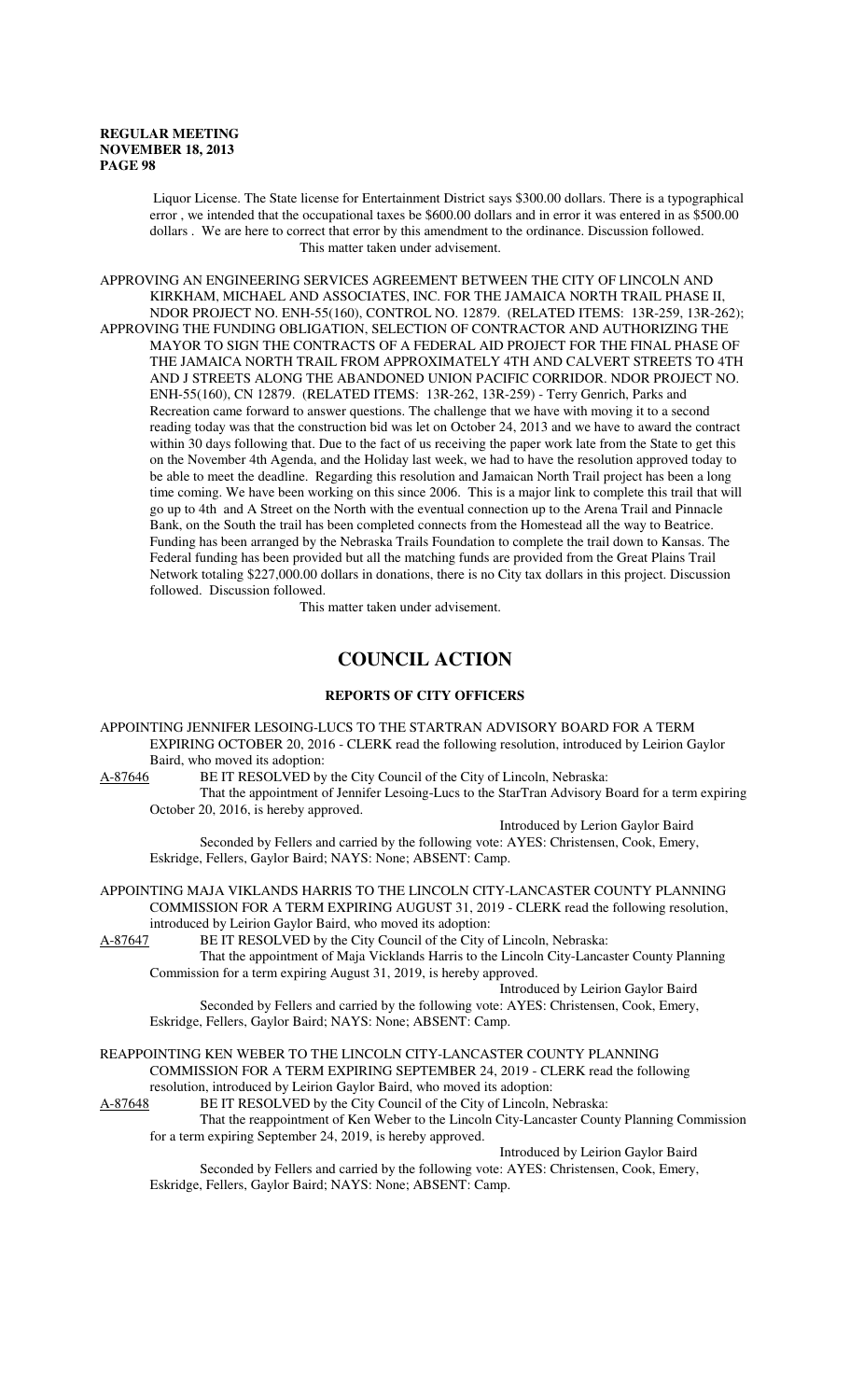#### RESOLUTION ASSESSING SPECIAL TAXES FOR THE COSTS OF THE IMPROVEMENTS IN THE DOWNTOWN BUSINESS IMPROVEMENT DISTRICT, THE CORE BUSINESS IMPROVEMENT DISTRICT OVERLAY AND THE DOWNTOWN MAINTENANCE DISTRICT - CLERK read the following resolution, introduced by Roy Christensen, who moved its adoption:

A-87649 BE IT RESOLVED by the City Council of the City of Lincoln, Nebraska, that:

The special taxes assessed October 28, 2013, to pay the costs of the improvements in the

Downtown Business Improvement District, the Core Business Improvement District Overlay and the Downtown Maintenance District are hereby levied and that the period of time in which the assessments are to be paid shall be one (1) year.

Introduced by Roy Christensen

Seconded by Emery and carried by the following vote: AYES: Christensen, Cook, Emery, Eskridge, Fellers, Gaylor Baird; NAYS: None; ABSENT: Camp.

RESOLUTION APPROVING THE DISTRIBUTION OF FUNDS REPRESENTING INTEREST EARNINGS ON SHORT-TERM INVESTMENTS OF IDLE FUNDS DURING THE MONTHS ENDED JULY 31, AUGUST 31, SEPTEMBER 30, 2013 - CLERK read the following resolution, introduced by Roy Christensen, who moved its adoption:

A-87650 BE IT RESOLVED by the City Council of the City of Lincoln, Nebraska:

That during the months ended July 31, August 31, September 30, 2013 \$111,102.36 was earned from the investments of " IDLE FUNDS". The same is hereby distributed to the various funds on a pro-rata bases using the balance of each fund and allocating a portion of the interest on the ratio that such balance bears to the total of all fund balances.

Introduced by Roy Christensen Seconded by Emery and carried by the following vote: AYES: Christensen, Cook, Emery, Eskridge, Fellers, Gaylor Baird; NAYS: None; ABSENT: Camp.

AFFIDAVIT OF MAILING FOR THE ASSESSMENT OF WEED ABATEMENT BY THE COUNTY WEED CONTROL AUTHORITY FOR THE CALENDAR YEAR JANUARY 1, 2013 THROUGH DECEMBER 31, 2013 - CLERK presented said report which was placed on file in the office of the City Clerk.

- REPORT FROM CITY TREASURER OF CITY CASH ON HAND AT THE CLOSE OF BUSINESS SEPTEMBER 30, 2013 - CLERK presented said report which was placed on file in the office of the City Clerk. **(5-21)**
- CLERK'S LETTER AND MAYOR'S APPROVAL OF RESOLUTIONS AND ORDINANCES PASSED BY THE CITY COUNCIL ON OCTOBER 28, 2013 - CLERK presented said report which was placed on file in the office of the City Clerk. **(27-1)**
- CLERK'S LETTER AND MAYOR'S APPROVAL OF RESOLUTIONS AND ORDINANCES PASSED BY THE CITY COUNCIL ON NOVEMBER 04, 2013 - CLERK presented said report which was placed on file in the office of the City Clerk. **(27-1)**

### **PETITIONS & COMMUNICATIONS**

# PLACED ON FILE IN THE OFFICE OF THE CITY CLERK:

Administrative Amendment No. 13063 to Special Permit No. 1674, Cheney Ridge Community Unit Plan, approved by the Planning Director on October 23, 2013 requested by Flats at 84, LLC to revise the apartment site layout, to add Note #32 to allow stacked parking on a driveway approach leading to a garage and to adjust the maximum building height to 45' for the apartment buildings on Lot 48, Block 1, on property generally located near S. 84th Street and Cheney Ridge Rd.

Administrative Amendment No. 13067 to Final Plat No. 96011, approved by the Planning Director on October 30, 2013 requested by University of Nebraska Foundation to extend the time for two years to install sidewalks and street trees for University of Nebraska Technology Park Original Addition. The improvements shall be completed by October 30, 2015. Property is generally located at NW 1st Street and Highland Blvd.

Administrative Amendment No. 13069 to Final Plat No. 06109, approved by the Planning Director on October 30, 2013 requested by University of Nebraska Foundation to extend the time for two years to install sidewalks and street trees for University of Nebraska Technology Park 2nd Addition. The improvements shall be completed by October 30, 2015. Property is generally located at NW 1st Street and Highland Blvd.

Administrative Amendment No. 13075 to Special Permit No. 07041, Fox Trail Estates Community Unit Plan, was denied by the Planning Director on October 29, 2013 requested by Vladimir Gorelyy and Nataliya Chorna, to reduce the setbacks on outlots on property generally located at SW 56th Street and W. Old Cheney Rd.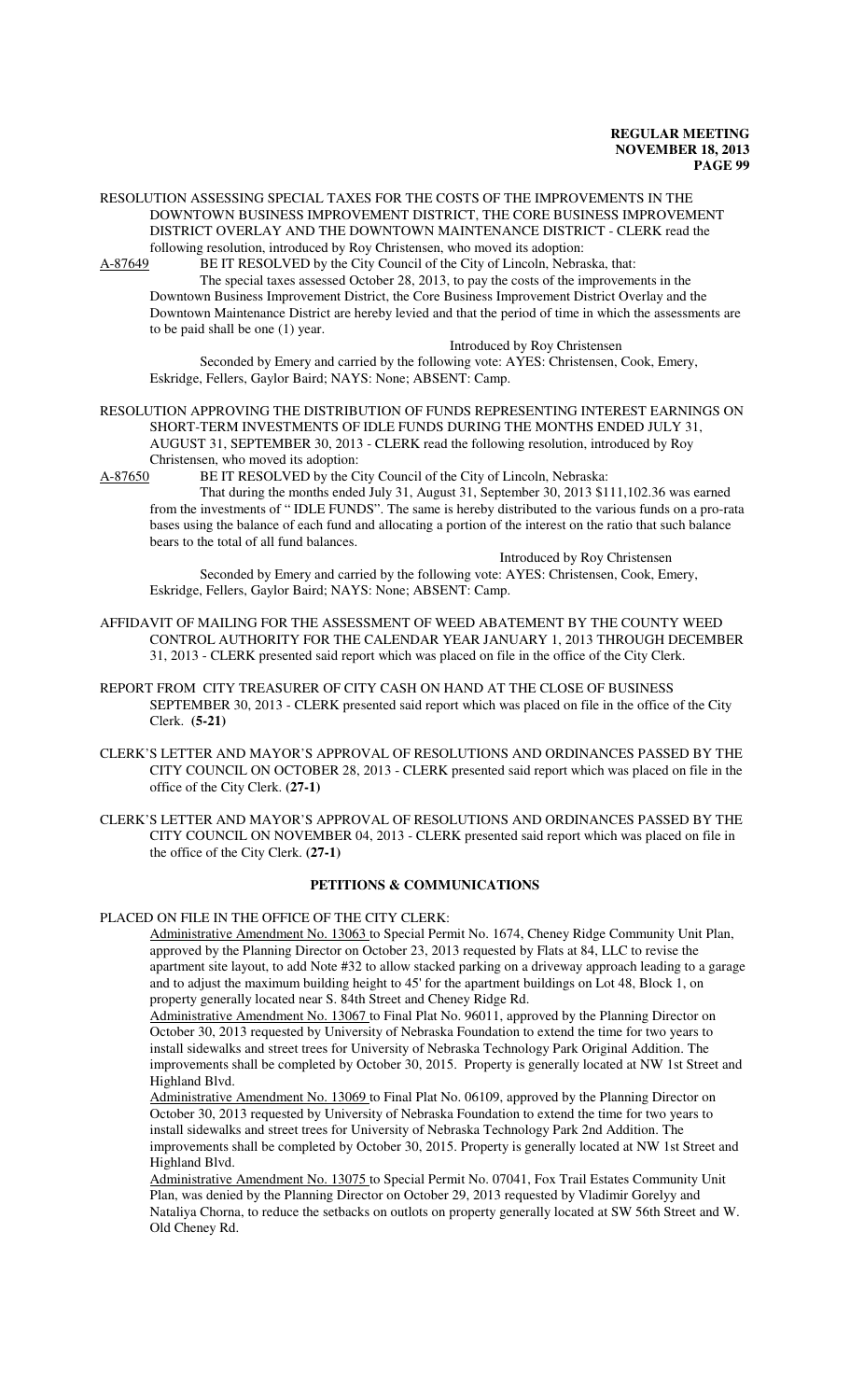### **LIQUOR RESOLUTIONS**

APPLICATION OF SMALL TOWN BAR INC. DBA ROADHOUSE BAR AND GRILL FOR A CLASS I LIQUOR LICENSE AT 1501 CENTER PARK ROAD, SUITE 300 - CLERK read the following resolution, introduced by Doug Emery, who moved its adoption for approval:

A-87651 BE IT RESOLVED by the City Council of the City of Lincoln, Nebraska:

That after hearing duly had as required by law, consideration of the facts of this application, the Nebraska Liquor Control Act, and the pertinent City ordinances, the City Council recommends that the application of Small Town Bar Inc. dba Roadhouse Bar and Grill for a Class "I" liquor license at 1501 Center Park Road, Suite 300, Lincoln, Nebraska, for the license period ending April 30, 2014, be approved with the condition that:

1. All employees must possess a valid Responsible Beverage Server/Seller Permit as required by Section 5.04.124 of the Lincoln Municipal Code.

The premises must comply in every respect with all city and state regulations. The City Clerk is directed to transmit a copy of this resolution to the Nebraska Liquor Control Commission.

Introduced by Doug Emery

Seconded by Gaylor Baird and carried by the following vote: AYES: Christensen, Cook, Emery, Eskridge, Fellers, Gaylord Baird; NAYS: None; ABSENT: Camp.

MANAGER APPLICATION OF TIMOTHY ROWLAND FOR SMALL TOWN BAR INC. DBA ROADHOUSE BAR AND GRILL AT 1501 CENTER PARK ROAD, SUITE 300 - CLERK read the following resolution, introduced by Doug Emery, who moved its adoption for approval:

A-87652 WHEREAS, Small Town Bar Inc. dba Roadhouse Bar and Grill located at 1501 Center Park Road, Suite 300, Lincoln, Nebraska has been approved for a Retail Class "I" liquor license, and now requests that Timothy Rowland be named manager;

WHEREAS, Timothy Rowland appears to be a fit and proper person to manage said business. NOW, THEREFORE, BE IT RESOLVED by the City Council of the City of Lincoln, Nebraska: That after hearing duly had as required by law, consideration of the facts of this application, the

Nebraska Liquor Control Act, and the pertinent City ordinances, the City Council recommends that Timothy Rowland be approved as manager of this business for said licensee.

The City Clerk is directed to transmit a copy of this resolution to the Nebraska Liquor Control Commission.

Introduced by Doug Emery

Seconded by Gaylor Baird and carried by the following vote: AYES: Christensen, Cook, Emery, Eskridge, Fellers, Gaylor Baird; NAYS: None; ABSENT: Camp.

APPLICATION OF YAMI KOREAN CUISINES LLC DBA YAMI KOREAN CUISINE FOR A CLASS C LIQUOR LICENSE AT 2840 SOUTH 70TH STREET, SUITE 145 - CLERK read the following resolution, introduced by Doug Emery, who moved its adoption for approval:<br>A-87653 BE IT RESOLVED by the City Council of the City of Lincoln, Nebra

BE IT RESOLVED by the City Council of the City of Lincoln, Nebraska:

That after hearing duly had as required by law, consideration of the facts of this application, the Nebraska Liquor Control Act, and the pertinent City ordinances, the City Council recommends that the application of Yami Korean Cuisines LLC dba Yami Korean Cuisine for a Class "C" liquor license at 2840 South 70th Street, Suite 145, Lincoln, Nebraska, for the license period ending October 31, 2014, be approved with the condition that:

1. Applicant must successfully complete the responsible beverage manager training course required by Section 5.04.035 of the Lincoln Municipal Code within 30 days of approval of this resolution.

2. All employees must possess a valid Responsible Beverage Server/Seller Permit as required by Section 5.04.124 of the Lincoln Municipal Code.

3. The premises must comply in every respect with all city and state regulations.

The City Clerk is directed to transmit a copy of this resolution to the Nebraska Liquor Control Commission.

Introduced by Doug Emery

Seconded by Gaylor Baird and carried by the following vote: AYES: Christensen, Cook, Emery, Eskridge, Fellers, Gaylor Baird; NAYS: None; ABSENT: Camp.

MANAGER APPLICATION OF AMY KIM FOR YAMI KOREAN CUISINES LLC DBA YAMI KOREAN CUISINE AT 2840 SOUTH 70TH STREET, SUITE 145 - CLERK read the following resolution , introduced by Doug Emery, who moved its adoption for approval:

A-87654 WHEREAS, Yami Korean Cuisines LLC dba Yami Korean Cuisine located at 2840 South 70<sup>th</sup> Street, Suite 145, Lincoln, Nebraska has been approved for a Retail Class "C" liquor license, and now requests that Amy Kim be named manager;

WHEREAS, Amy Kim appears to be a fit and proper person to manage said business. NOW, THEREFORE, BE IT RESOLVED by the City Council of the City of Lincoln, Nebraska: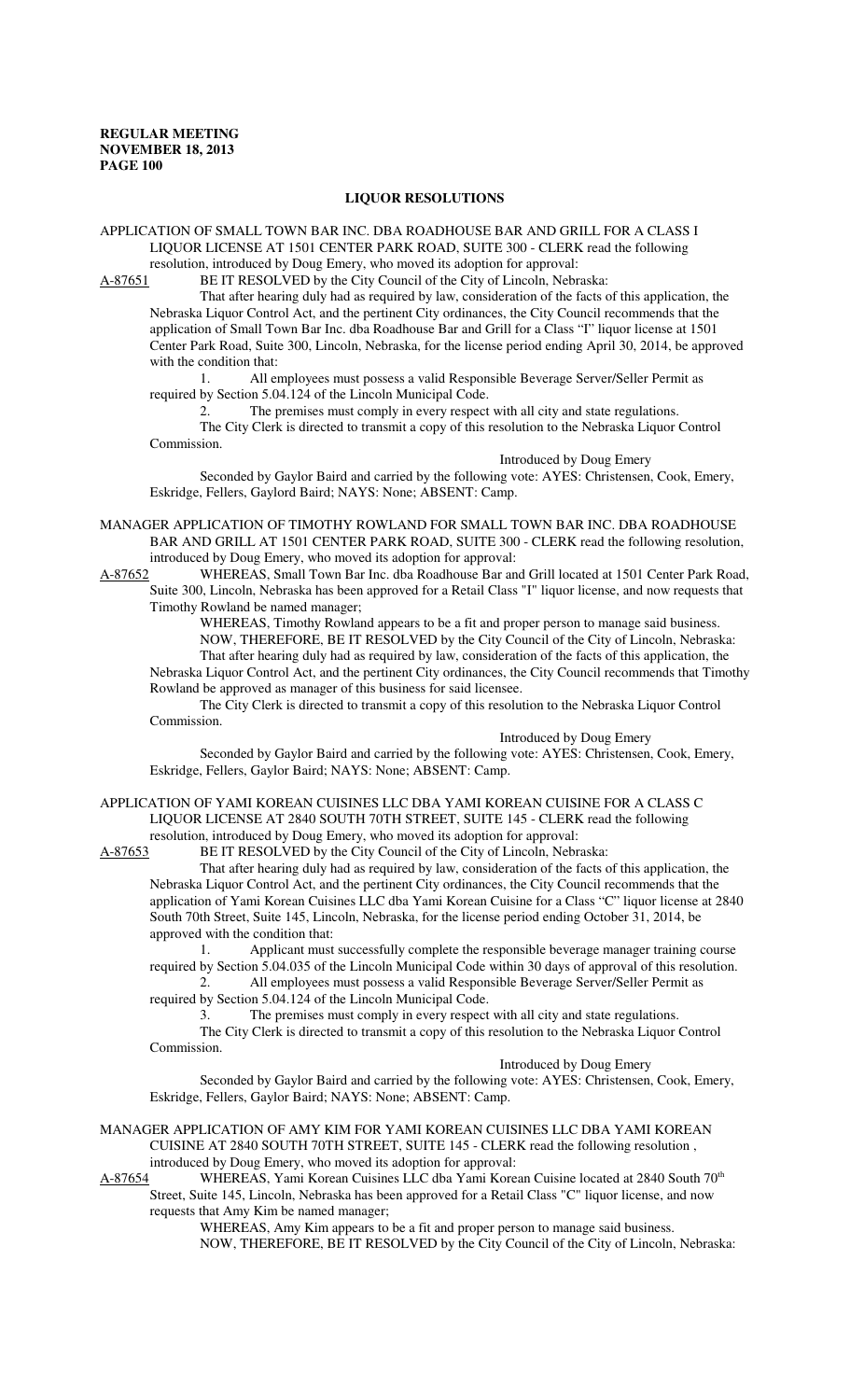That after hearing duly had as required by law, consideration of the facts of this application, the Nebraska Liquor Control Act, and the pertinent City ordinances, the City Council recommends that Amy Kim be approved as manager of this business for said licensee. The City Clerk is directed to transmit a copy of this resolution to the Nebraska Liquor Control Commission.

Introduced by Doug Emery

Seconded by Gaylor Baird and carried by the following vote: AYES: Christensen, Cook, Emery, Eskridge, Fellers, Gaylor Baird; NAYS: None; ABSENT: Camp.

APPLICATION OF WFM NEBRASKA LLC DBA WHOLE FOODS MARKET FOR A CLASS C LIQUOR LICENSE AT 6055 O ST - CLERK read the following resolution, introduced by Doug Emery, who moved its adoption for approval:

A-87655 BE IT RESOLVED by the City Council of the City of Lincoln, Nebraska:

That after hearing duly had as required by law, consideration of the facts of this application, the Nebraska Liquor Control Act, and the pertinent City ordinances, the City Council recommends that the application of WFM Nebraska LLC dba Whole Foods Market for a Class "C" liquor license at 6055 O Street, Lincoln, Nebraska, for the license period ending October 31, 2014, be approved with the condition that:

1. Applicant must successfully complete the responsible beverage manager training course required by Section 5.04.035 of the Lincoln Municipal Code within 30 days of approval of this resolution. 2. All employees must possess a valid Responsible Beverage Server/Seller Permit as

required by Section 5.04.124 of the Lincoln Municipal Code.

3. The premises must comply in every respect with all city and state regulations.

The City Clerk is directed to transmit a copy of this resolution to the Nebraska Liquor Control Commission.

Introduced by Doug Emery

Seconded by Gaylor Baird and carried by the following vote: AYES: Christensen, Cook, Emery, Eskridge, Fellers, Gaylor Baird; NAYS: None; ABSENT: Camp.

MANAGER APPLICATION OF SHERRY L. MOORE FOR WFM NEBRASKA LLC DBA WHOLE FOODS MARKET AT 6055 O STREET - CLERK read the following resolution, introduced by Doug Emery, who moved its adoption for approval:<br>A-87656 WHEREAS, WFM Neb

WHEREAS, WFM Nebraska LLC dba Whole Foods Market located at 6055 O Street, Lincoln, Nebraska has been approved for a Retail Class "C" liquor license, and now requests that Sherry L. Moore be named manager;

WHEREAS, Sherry L. Moore appears to be a fit and proper person to manage said business. NOW, THEREFORE, BE IT RESOLVED by the City Council of the City of Lincoln, Nebraska: That after hearing duly had as required by law, consideration of the facts of this application, the Nebraska Liquor Control Act, and the pertinent City ordinances, the City Council recommends that Sherry

L. Moore be approved as manager of this business for said licensee. The City Clerk is directed to transmit a copy of this resolution to the Nebraska Liquor Control Commission. Introduced by Doug Emery

Seconded by Gaylor Baird and carried by the following vote: AYES: Christensen, Cook, Emery, Eskridge, Fellers, Gaylor Baird; NAYS: None; ABSENT: Camp.

#### **ORDINANCES - 2ND READING & RELATED RESOLUTIONS (as required)**

AMENDING SECTION 5.04.210 OF THE LINCOLN MUNICIPAL CODE TO CORRECT THE AMOUNT OF THE OCCUPATION TAX TO BE CHARGED FOR ENTERTAINMENT DISTRICT LIQUOR LICENSES - CLERK read an ordinance, introduced by Leirion Gaylor Baird, amending Section 5.04.210 of the Lincoln Municipal Code relating to annual occupation taxes on businesses conducted in the city licensed under the Nebraska State Liquor Control Act to increase the current occupation tax for entertainment district liquor licenses from \$500.00 to \$600.00; and repealing Section 5.04.210 of the Lincoln Municipal Code as hitherto existing, the second time.

## **PUBLIC HEARING - RESOLUTIONS**

APPROVING AN ENGINEERING SERVICES AGREEMENT BETWEEN THE CITY OF LINCOLN AND KIRKHAM, MICHAEL & ASSOCIATES, INC. FOR THE JAMAICA NORTH TRAIL PHASE II PROJECT, NDOR PROJECT NO. ENH-55 (160), STATE CN-12879 - CLERK read the following resolution, introduced by Leirion Gaylor Baird, who moved its adoption:

A-87657 BE IT RESOLVED by the City Council of the City of Lincoln, Nebraska:

That the attached Construction Engineering Agreement between the City of Lincoln and Kirkham, Michael & Associates, Inc. for engineering services for the Jamaica North Trail Phase II Project, NDOR Project No. ENH-55(160), State CN-12879, generally located between 4th and Calvert Streets and 4th and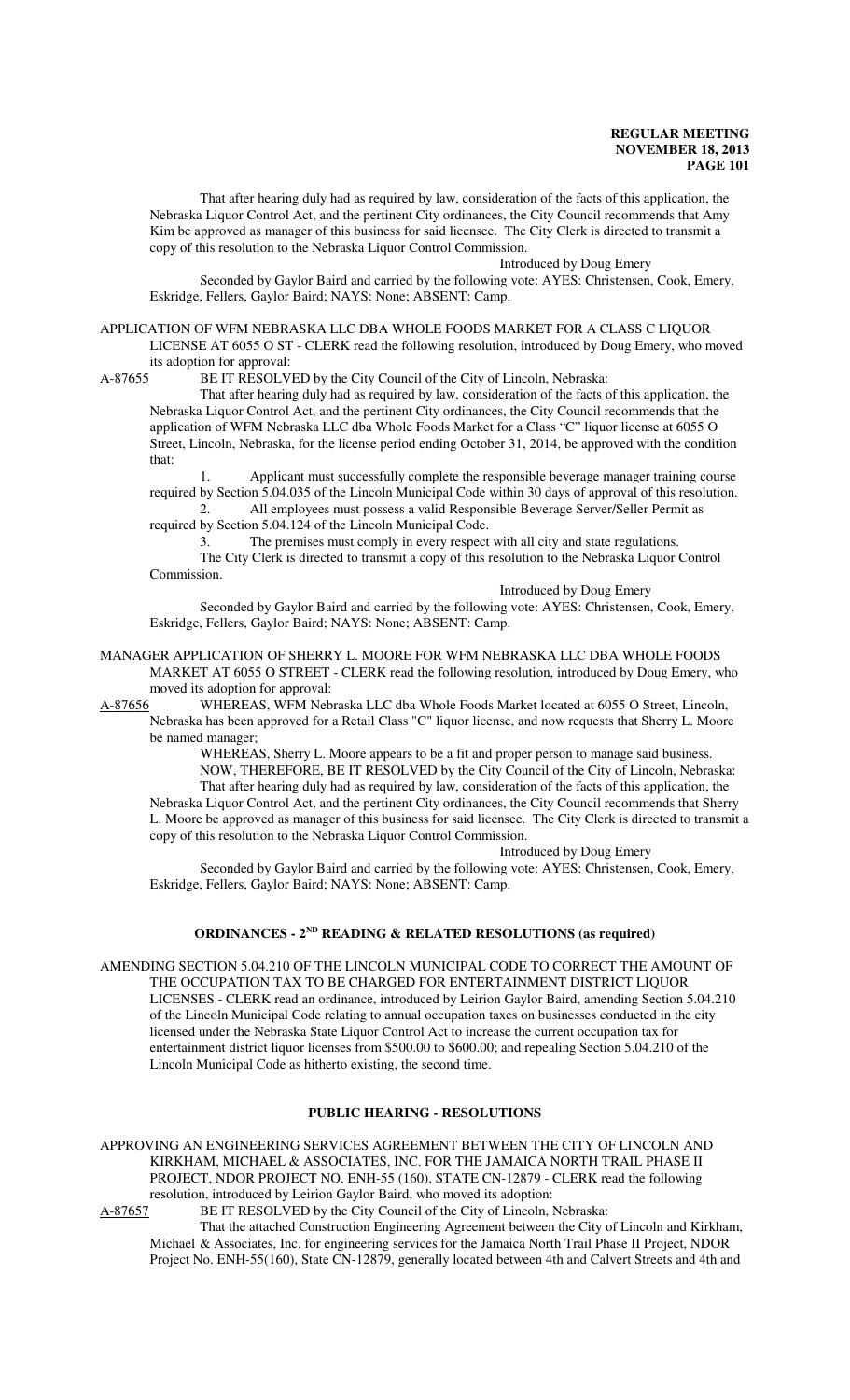A Streets and along the abandoned Union Pacific Railroad Corridor, in accordance with the terms and conditions contained in said Agreement, is hereby approved and the Mayor is authorized to execute the same on behalf of the City of Lincoln.

The City Clerk is directed to return the executed copies of the Agreement and an executed copy of this Resolution to Terry Genrich, Parks and Recreation Department, for transmittal and execution by the State Department of Roads.

Introduced by Leirion Gaylor Baird

Seconded by Christensen and carried by the following vote: AYES: Christensen, Cook, Emery, Eskridge, Fellers, Gaylor Baird; NAYS: None; ABSENT: Camp.

ACCEPTING THE REPORT OF NEW AND PENDING CLAIMS AGAINST THE CITY AND APPROVING DISPOSITION OF CLAIMS SET FORTH FOR THE PERIOD OF OCTOBER 16 - 31, 2013 - CLERK read the following resolution, introduced by Leirion Gaylor Baird, who moved its adoption:

A-87658 BE IT RESOLVED by the City Council of the City of Lincoln, Nebraska:

That the claims listed in the attached report, marked as Exhibit "A", dated October 31, 2013, of various new and pending tort claims filed against the City of Lincoln with the Office of the City Attorney or the Office of the City Clerk, as well as claims which have been disposed of, are hereby received as required by Neb. Rev. Stat. § 13-905 (Reissue 1997). The dispositions of claims by the Office of the City Attorney, as shown by the attached report, are hereby approved:

| <b>DENIED CLAIM</b>                                                                               |          | ALLOWED/SETTLED CLAIMS    |            |
|---------------------------------------------------------------------------------------------------|----------|---------------------------|------------|
| Sue Thornton                                                                                      | \$251.60 | Continental Western Group |            |
| Sean Jones                                                                                        | 98.08    | $a/s$ /o BGNE, Inc.       | \$8,174.89 |
| Farmers Insurance Group                                                                           |          | Jeremy Hoshor             | 200.00     |
| a/s/o Kelli Kraft                                                                                 | 4.264.79 | Kristy & Chad Christensen | 820.85     |
|                                                                                                   |          | Kevin Monismith           | 296.83     |
|                                                                                                   |          | Lacy Thomas               | 316.72     |
|                                                                                                   |          | Krystle Park              | 43,805.92  |
| The City Attorney is hereby directed to mail to the various claimants listed berein a conv of the |          |                           |            |

City Attorney is hereby directed to mail to the various claimants listed herein a copy of this resolution which shows the final disposition of their claim.

Introduced by Leirion Gaylor Baird

Seconded by Emery and carried by the following vote: AYES: Christensen, Cook, Emery, Eskridge, Fellers, Gaylor Baird; NAYS: None; ABSENT: Camp.

# **ORDINANCES - 3RD READING & RELATED RESOLUTIONS (as required)**

- CHANGE OF ZONE 13019 APPLICATION OF PIEDMONT SHOPPING CENTER, LLC FOR A CHANGE OF ZONE FROM B-1 LOCAL BUSINESS DISTRICT TO B-3 COMMERCIAL DISTRICT PUD ON PROPERTY GENERALLY LOCATED AT COTNER BLVD. AND A ST.; FOR A PLANNED UNIT DEVELOPMENT DISTRICT DESIGNATION OF SAID PROPERTY; AND FOR APPROVAL OF A DEVELOPMENT PLAN WITH MODIFICATIONS TO THE DESIGN STANDARDS, ZONING ORDINANCE, AND LAND SUBDIVISION ORDINANCE TO ALLOW IMPROVEMENTS AND B-3 USES ON THE UNDERLYING B-3 ZONED AREA. (10/14/13 - PUBLIC HEARING DELAYED TO 11/4/13) - PRIOR TO READING:
- COOK Moved Motion to Amend No. 1 to amend Bill No. 13-128 by accepting the substitute ordinance attached hereto as Bill No. 13-128S and the attached Exhibit " A " (Piedmont Shops PUD Development Plan).

Seconded by Emery and carried by the following vote: AYES: Christensen, Cook, Emery, Eskridge, Fellers, Gaylor Baird; NAYS: None; ABSENT: Camp.

- CLERK Read an ordinance, introduced by Roy Christensen, amending the Lincoln Zoning District Maps attached to and made a part of Title 27 of the Lincoln Municipal Code, as provided by Section 27.05.020 of the Lincoln Municipal Code, by changing the boundaries of the districts established and shown thereon, the third time.
- CHRISTENSEN Moved to pass the ordinance as amended.

Seconded by Emery and carried by the following vote: AYES: Christensen, Cook, Emery, EsKridge, Fellers, Gaylor Baird; NAYS: None; ABSENT: Camp.

The ordinance, being numbered **#19948**, is recorded in Ordinance Book #28, Page .

CHANGE OF ZONE 13023 - APPLICATION OF MBA APARTMENTS, LLC FOR A CHANGE OF ZONE FROM R-1 RESIDENTIAL TO R-4 RESIDENTIAL DISTRICT ON PROPERTY GENERALLY LOCATED NORTHWEST OF S. 56TH ST. AND HWY. 2 - CLERK read an ordinance, introduced by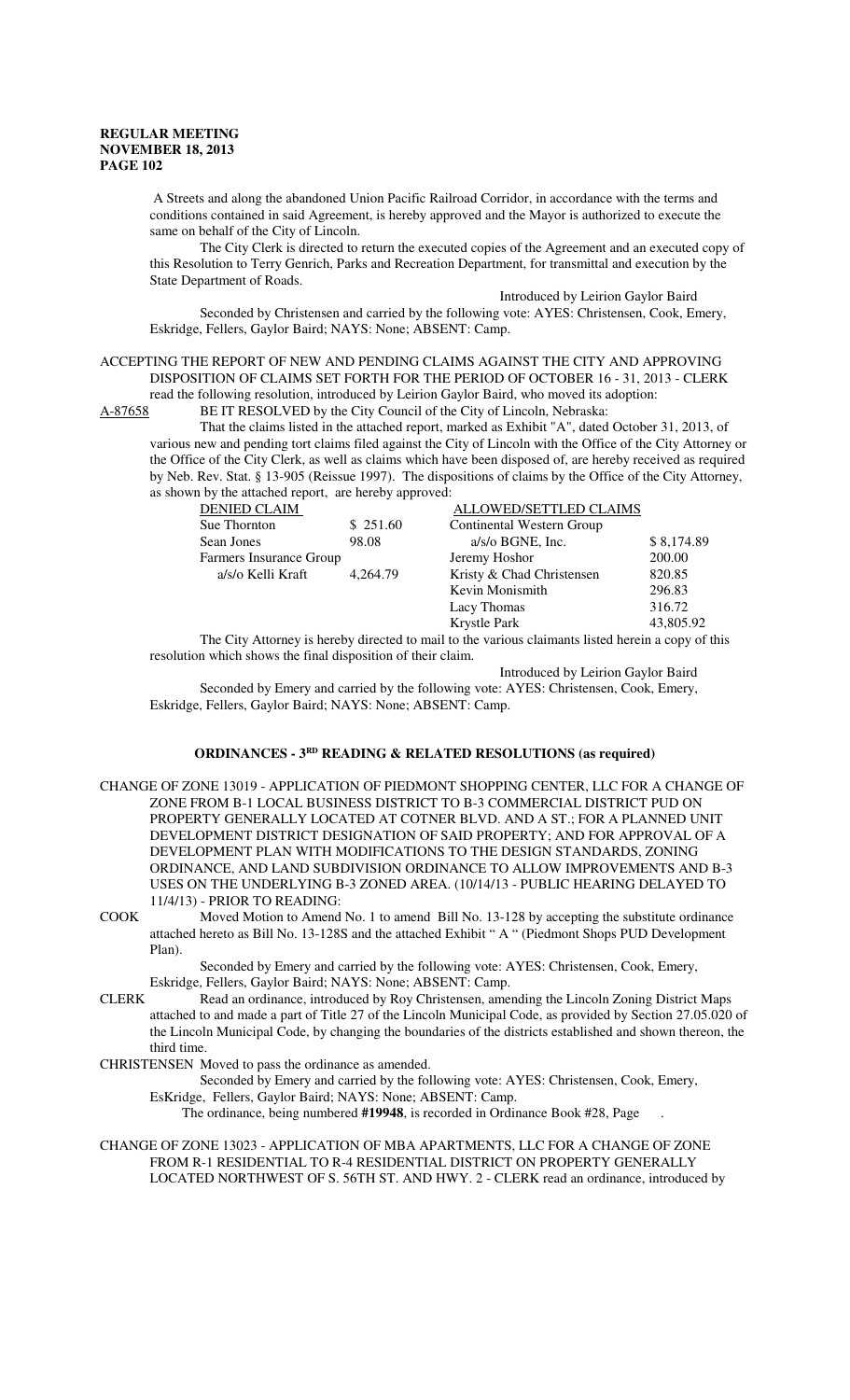Trent Fellers, amending the Lincoln Zoning Districts Maps adopted by reference and made a part of Title 27 of the Lincoln Municipal Code, pursuant to Section 27.05.020 of the Lincoln Municipal Code, by changing the boundaries of the districts established and shown thereon, the third time.<br>FELLERS Moved to pass the ordinance as read. Moved to pass the ordinance as read.

Seconded by Christensen and carried by the following vote: AYES: Christensen, Cook, Emery, Fellers, Gaylor Baird; NAYS: None; ABSENT: Camp.

The ordinance, being numbered **#19949**, is recorded in Ordinance Book #28, Page .

### **ORDINANCES - 1ST READING & RELATED RESOLUTIONS (as required)**

- CREATING SPECIAL ASSESSMENT WATER DISTRICT NO. 1204 1205 FOR THE PURPOSE OF CONSTRUCTING AN 8-INCH DIAMETER WATER MAIN IN W. PROSPECTOR CT. FROM S. FOLSOM STREET TO S.W. 6TH STREET, A 6-INCH DIAMETER WATER MAIN IN S.W. 6TH STREET FROM W. PROSPECTOR CT. TO APPROXIMATELY 400 FEET SOUTH OF W. HIGH STREET, AND A 6-INCH DIAMETER WATER MAIN IN W. HIGH STREET FROM S. FOLSOM STREET TO S.W. 6TH STREET, AND ASSESSING THE COSTS THEREOF AGAINST THE BENEFITTED PROPERTY - CLERK read an ordinance, introduced by Roy Christensen, creating Water District No. **1204 1205**, designating the real estate to be benefitted, providing for assessment of the costs of the improvements constructed therein, providing for the acquisition of easements and additional right-ofway, if necessary, and repealing all ordinances or parts of ordinances in conflict herewith, the first time.
- COMP. PLAN AMENDMENT NO. 13002 AMENDING THE 2040 LINCOLN-LANCASTER COUNTY COMPREHENSIVE PLAN TO CHANGE APPROXIMATELY 477 ACRES OF LAND FROM PUBLIC AND SEMI-PUBLIC TO INDUSTRIAL, TO ADD A MODERATE TO HEAVY INDUSTRIAL CENTER TO THE EXISTING AND PROPOSED INDUSTRIAL CENTERS MAP, AND TO CHANGE APPROXIMATELY 395 ACRES FROM TIER I, PRIORITY C, TO TIER I, PRIORITY A, ON PROPERTY GENERALLY LOCATED AT N.W. 27TH STREET AND HIGHWAY 34. (RELATED ITEMS: 13R-263, 13R-264, 13-136, 13-137) - CLERK read a resolution, introduced by Roy Christensen, whereas, the Planning Director, on behalf of the Lincoln Airport Authority, has made application to amend the 2040 Lincoln-Lancaster County Comprehensive Plan to change the land use designation in the Lancaster County Future Land Use Plan and the Lincoln Area Future Land Use Plan from Public and Semi Public to Industrial on approximately 477 acres of land generally located south of U.S. Highway 34 and N.W. 31<sup>st</sup> Street to add a Moderate to Heavy Industrial Center to Existing and Proposed Industrial Centers map, and to change approximately 395 acres from Tier I Priority C to Tier I Priority A and to make associated amendments to the Comprehensive Plan, the first time.
- APPROVING A MEMORANDUM OF UNDERSTANDING BETWEEN THE CITY OF LINCOLN AND THE AIRPORT AUTHORITY OF THE CITY OF LINCOLN OUTLINING THE INFRASTRUCTURE REQUIREMENTS RELATED TO THE ANNEXATION OF APPROXIMATELY 435 ACRES OF PROPERTY, TO BE KNOWN AS RAILPARK, GENERALLY LOCATED AT N.W. 27TH STREET AND HIGHWAY 34. (RELATED ITEMS: 13R-264, 13R-263, 13-136, 13-137) - CLERK read a resolution, introduced by Roy Christensen, the Memorandum of Understanding ( Annexation of Railpark), which is attached hereto, marked as Attachment "A" and made a part hereof by reference, between the City of Lincoln, Nebraska and the Airport Authority of the City of Lincoln, Nebraska outlining certain conditions and understandings relating to the annexation of approximately 435 acres of property generally located at N. W. 27<sup>th</sup> Street and Highway 34, is approved, the first time.
- ANNEXATION NO. 13005 AMENDING THE LINCOLN CORPORATE LIMITS MAP BY ANNEXING APPROXIMATELY 435 ACRES GENERALLY LOCATED AT N.W. 27TH STREET AND HIGHWAY 34. (RELATED ITEMS: 13-136, 13-137, 13R-263, 13R-264) - CLERK read an ordinance, introduced by Roy Christensen, annexing and including the below described land as part of the City of Lincoln, Nebraska and amending the corporate Limits Map attached to and made a part of Ordinance No. 18208, to reflect the extension of the corporate limits boundary of the City of Lincoln, Nebraska established and shown thereon, the first time.
- CHANGE OF ZONE 13022 APPLICATION OF LINCOLN AIRPORT AUTHORITY FOR A CHANGE OF ZONE FROM P PUBLIC USE DISTRICT AND AG AGRICULTURE DISTRICT TO I-1 INDUSTRIAL DISTRICT, AND FROM P PUBLIC USE DISTRICT, AG AGRICULTURE DISTRICT AND B-1 LOCAL BUSINESS DISTRICT TO H-3 HIGHWAY COMMERCIAL DISTRICT, ON PROPERTY GENERALLY LOCATED AT N.W. 27TH STREET AND HIGHWAY 34. (RELATED ITEMS: 13-137, 13-136, 13R-263, 13R-264) - CLERK read an ordinance, introduced by Roy Christensen, amending the Lincoln Zoning District Maps adopted by reference and made a part of Title 27 of the Lincoln Municipal Code, pursuant to Section 27.05.020 of the Lincoln Municipal Code, by changing the boundaries of the districts established and shown thereon, the first time.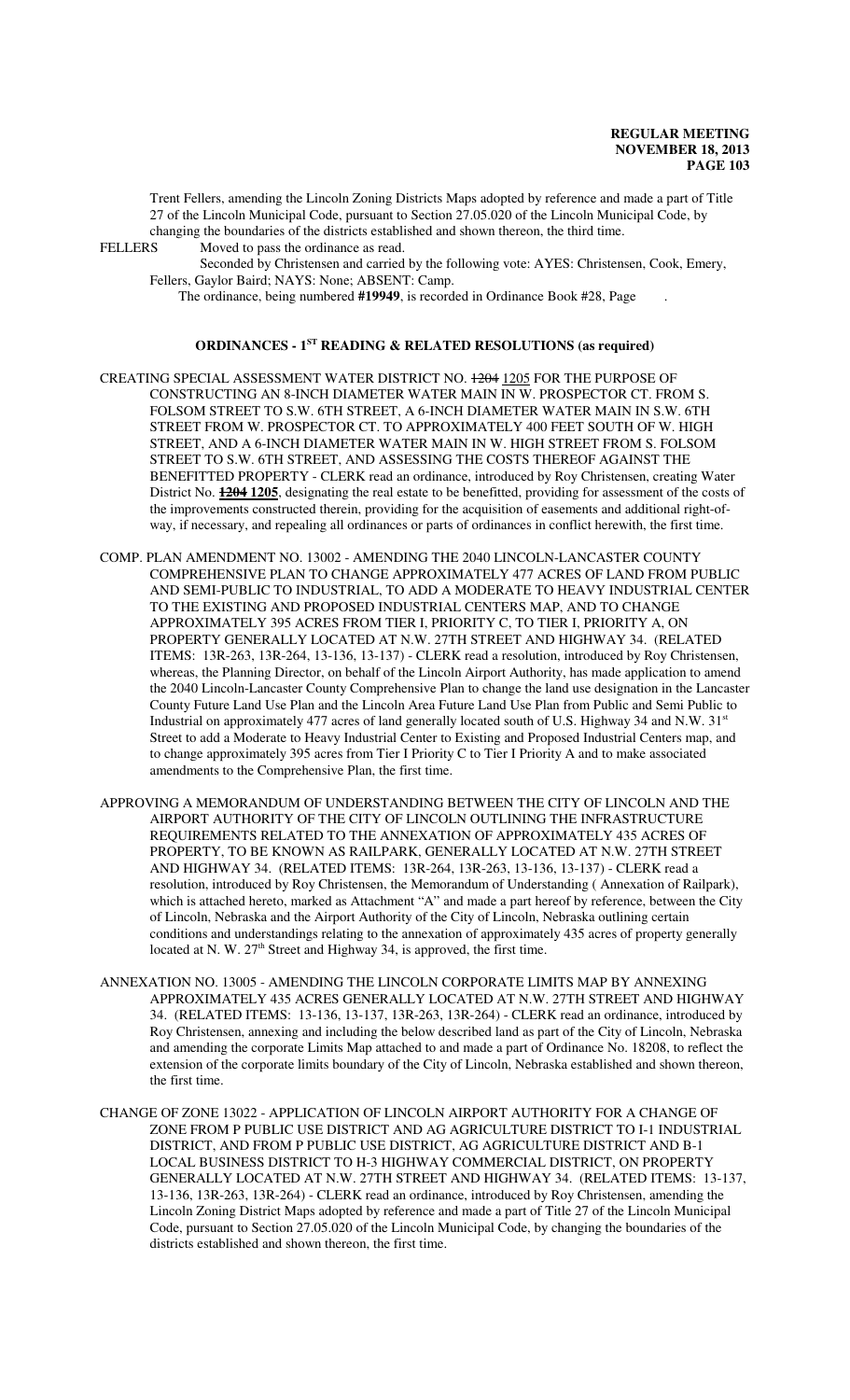- TEXT AMENDMENT NO. 13006 AMENDING CHAPTER 27.72 OF THE LINCOLN MUNICIPAL CODE, HEIGHT AND LOT REGULATIONS, BY AMENDING SECTION 27.72.020 TO REDUCE THE REQUIRED REAR YARD IN THE R-1 THROUGH R-4 ZONING DISTRICTS FOR SINGLE- AND TWO-FAMILY DWELLINGS AS SET FORTH IN TABLE 27.72.020(A); BY AMENDING SECTION 27.72.060 TO MODIFY THE PROVISIONS REGARDING THE PROJECTION OF PATIOS, TERRACES, UNCOVERED DECKS, AND ORNAMENTAL FEATURES INTO A REQUIRED YARD; AND ADDING A NEW SECTION NUMBERED 27.72.190 GRANTING THE PLANNING DIRECTOR AUTHORITY TO APPROVE MINOR MODIFICATIONS TO THE REAR YARD SETBACK UNDER SPECIFIED CONDITIONS - CLERK read an ordinance, introduced by Roy Christensen, amending Chapter 27.72 of the Lincoln Municipal Code, Height and Lot Regulations, by amending Section 27.72.020 to reduce the required rear yard in the R-1 through R-4 zoning districts for single- and two-family dwellings as set forth in Table 27.72.020(a); by amending Section 27.72.060 to modify the provisions regarding the projection of patios, terraces, uncovered decks, and ornamental features into a required yard; adding a new modifications to the rear yard setback under specified conditions; and repealing Sections 27.72.020 and 27.72.060 of the Lincoln Municipal Code as hitherto existing, the first time.
- CHANGE OF ZONE 13024 APPLICATION OF CHARLES EARLEY FOR A CHANGE OF ZONE FROM R-2 RESIDENTIAL DISTRICT TO R-5 RESIDENTIAL DISTRICT ON PROPERTY GENERALLY LOCATED AT 4926 GARLAND STREET - CLERK read an ordinance, introduced by Roy Christensen, amending the Lincoln Zoning District Maps adopted by reference and made a part of Title 27 of the Lincoln Municipal Code, pursuant to Section 27.05.020 of the Lincoln Municipal Code, by changing the boundaries of the districts established and shown thereon, the first time.
- VACATION NO. 12007 VACATING THE EAST-WEST ALLEY BETWEEN S. 1ST AND S. 2ND STREETS AND BETWEEN N AND O STREETS; VACATING N STREET BETWEEN S. 1ST AND S. 2ND STREET AND VACATING THE WEST 14 FEET OF S. 2ND STREET BETWEEN O AND M STREETS - CLERK read an ordinance, introduced by Roy Christensen, vacating the east-west alley between South 1st Street and South 2nd Street, and between N Street and O Street; vacating N Street between south 1st Street and South 2nd Street; and vacating the west 14 feet of South 2nd Street between O Street and M Street and retaining title thereto in the City of Lincoln, Lancaster County, Nebraska, the first time.
- APPROVING A SUBLEASE AGREEMENT BETWEEN THE NEBRASKA DEPARTMENT OF ADMINISTRATIVE SERVICES ON BEHALF OF THE NEBRASKA DEPARTMENT OF EDUCATION VOCATIONAL REHABILITATION SERVICES AND THE CITY OF LINCOLN FOR THE SUBLEASE BY NEBRASKA DEPARTMENT OF ADMINISTRATIVE SERVICES OF 160 SQUARE FEET OF SPACE AT 1111 O STREET, SUITE 205, FOR PURPOSES OF WORKFORCE INVESTMENT ACT SERVICES AND THE AMERICAN JOB CENTER FOR A FOUR YEAR TERM OF OCTOBER 1, 2013 THROUGH SEPTEMBER 30, 2017 - CLERK read an ordinance, introduced by Roy Christensen, accepting and approving a Sublease Agreement between the City of Lincoln, Nebraska and Nebraska Department of Administrative Services on behalf of the Nebraska Vocational Rehabilitation for the sublease of space at 1111 O Street, Suite 205, Lincoln, Lancaster county, Nebraska for a term of October 1, 2013 through September 30, 2017 whereby the City of Lincoln is subleasing space to Nebraska Department of Administrative Services on behalf of Nebraska Vocational Rehabilitation for the purposes of Workforce Investment Act Services and the American Job Center; and rescinding Ordinance No. 19925 passed on September 30, 2013, the first time.
- APPROVING A SUBLEASE AGREEMENT BETWEEN THE NEBRASKA DEPARTMENT OF ADMINISTRATIVE SERVICES ON BEHALF OF THE NEBRASKA DEPARTMENT OF LABOR, OFFICE OF UNEMPLOYMENT INSURANCE AND THE CITY OF LINCOLN FOR THE SUBLEASE BY NEBRASKA DEPARTMENT OF ADMINISTRATIVE SERVICES OF 53.75 SQUARE FEET OF SPACE AT 1111 O STREET, SUITE 205, FOR PURPOSES OF WORKFORCE INVESTMENT ACT SERVICES AND THE AMERICAN JOB CENTER FOR A FOUR YEAR TERM OF OCTOBER 1, 2013 THROUGH SEPTEMBER 30, 2017 - CLERK read an ordinance, introduced by Roy Christensen, accepting and approving a Sublease Agreement between the City of Lincoln, Nebraska and the State of Nebraska Department of Administrative Services on behalf of the Department of Labor, Office of Unemployment Insurance for the sublease of space at 1111 O Street, Lincoln, Lancaster County, Nebraska for a term of October 1, 2013 through September 30, 2017, where by the City of Lincoln is subleasing space to the Nebraska Department of Administrative Services on behalf of the Nebraska Department of Labor for the purposes of Workforce Investment Act Services and the American Job Center, the first time.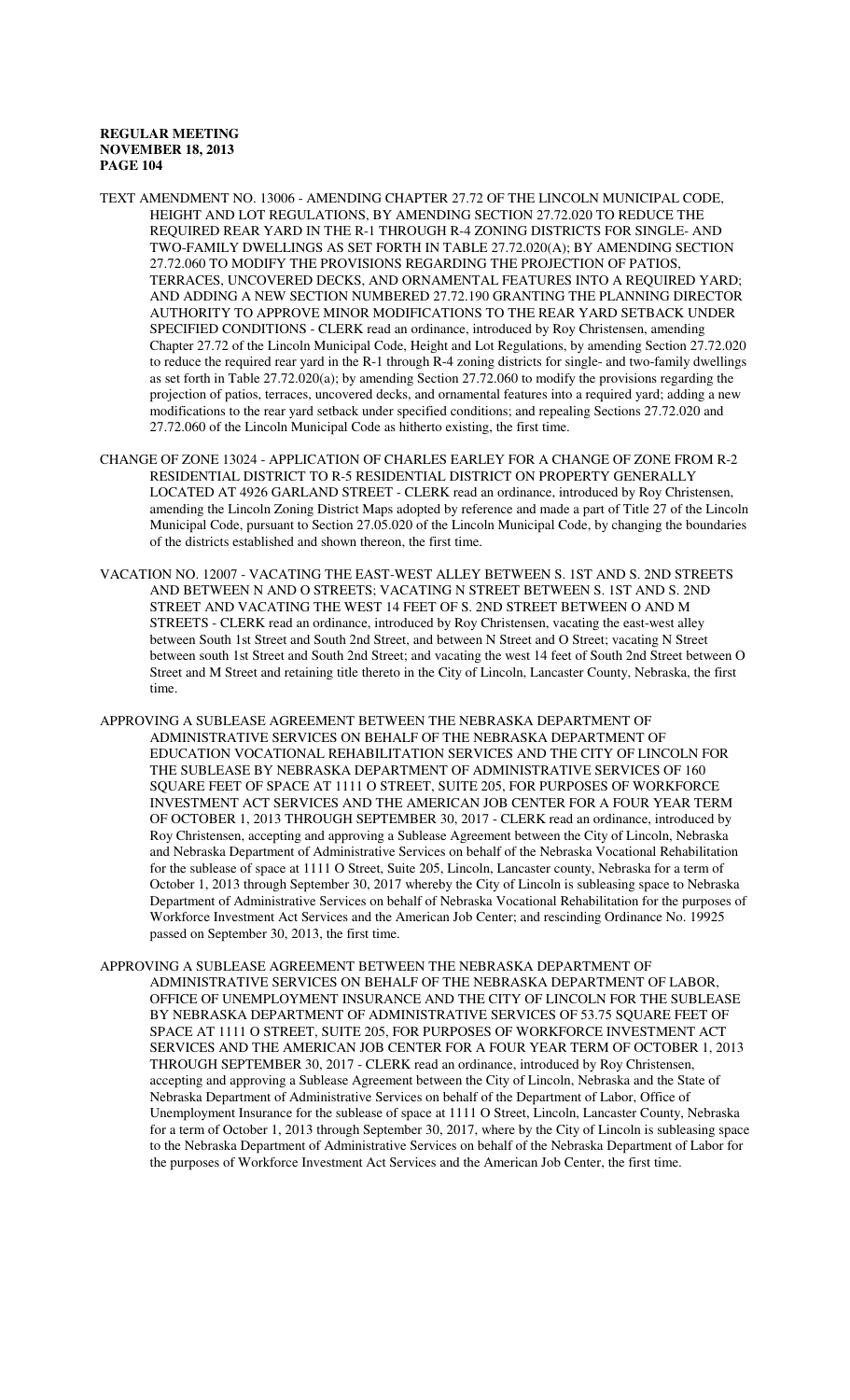# **RESOLUTIONS - 1ST READING - ADVANCE NOTICE**

DECLARING THE OFFICIAL INTENT OF THE CITY OF LINCOLN, NEBRASKA TO REIMBURSE CERTAIN EXPENSES FROM THE PROCEEDS OF CITY OF LINCOLN, NEBRASKA CERTIFICATES OF PARTICIPATION IN CONNECTION WITH THE ACQUISITION, PURCHASE AND INSTALLATION OF LIGHT POLES.

APPROVING THE FUNDING OBLIGATION, SELECTION OF CONTRACTOR AND AUTHORIZING THE MAYOR TO SIGN THE CONTRACTS OF A FEDERAL AID PROJECT FOR THE FINAL PHASE OF THE JAMAICA NORTH TRAIL FROM APPROXIMATELY 4TH AND CALVERT STREETS TO 4TH AND J STREETS ALONG THE ABANDONED UNION PACIFIC CORRIDOR. NDOR PROJECT NO.

ENH-55(160), CN 12879. (RELATED ITEMS: 13R-262, 13R-259) - PRIOR TO READING:<br>GAYLOR BAIRD Moved to waive the Council Rules for Bill No. 13R-262 to have 1st and 2nd r Moved to waive the Council Rules for Bill No. 13R-262 to have 1st and 2nd reading with action on this date.

Seconded by Christensen and carried by the following vote: AYES: Christensen, Cook, Emery, Eskridge, Fellers, Gaylor Baird; NAYS: None; ABSENT: Camp.

CLERK Read a resolution, introduced by Roy Christensen, who moved its adoption:

A-87659 WHEREAS, the City of Lincoln adopted Resolution No. A-84289 on March 19, 2007 approving an Agreement for the use of Federal Transportation Enhancement Program Funds for Phase II of the Jamaica North Trail from approximately 4th and Calvert Streets to 4th and J Streets, NDOR No. ENH-55(160), Control No. 12879; and

WHEREAS, the State and City received bids for the construction of the proposed work and selected Constructors, Inc. as the low bidder to whom the contract should be awarded.

NOW, THEREFORE, BE IT RESOLVED by the City Council of the City of Lincoln, Nebraska: That the City concurs in the selection of the above mentioned contractor; that the City does not desire to perform the work with its own forces in lieu of performing the work by the contract method; and hereby authorizes the Mayor to execute the construction contract on behalf of the City.

The City Clerk is directed to return the executed copies of the Agreements to Terry Genrich, Department of Parks and Recreation, for transmittal and execution by the State Department of Roads. Introduced by Roy Christensen

Seconded by Emery and carried by the following vote: AYES: Christensen, Cook, Emery, Eskridge, Fellers, Gaylor Baird; NAYS: None; ABSENT: Camp.

COMP. PLAN CONFORMANCE NO. 13010 - APPROVING THE YOLANDE AVENUE REDEVELOPMENT PLAN TO ADD "PROJECT 1" FOR THE REDEVELOPMENT OF TWO PARCELS ON THE SOUTH SIDE OF YOLANDE AVENUE COMMONLY KNOWN AS 1735 AND 1801 YOLANDE AVENUE, FOR A 100,000 SQ. FT. BUILDING WITH APPROXIMATELY 30,000 SQ. FT. OF MANUFACTURING, 30,000 SQ. FT. OF WAREHOUSE SPACE AND 40,000 SQ. FT OF OFFICE SPACE IN THE AREA GENERALLY BOUNDED BY N. 14TH STREET TO N. 24TH STREET BETWEEN CORNHUSKER HIGHWAY AND SALT CREEK.

AMENDING RESOLUTION NO. A-87210 FOR THE AIR QUALITY PROGRAM GRANT (105 FUNDS) TO EXTEND THE TERM OF THE GRANT FROM SEPTEMBER 30, 2013 TO DECEMBER 31, 2013. *(CONSENT)*

APPOINTING JOE RUPP TO THE CITY PERSONNEL BOARD FOR A TERM EXPIRING JUNE 22, 2018.

APPOINTING PAT KAHM TO THE CITY PERSONNEL BOARD FOR A TERM EXPIRING JUNE 22, 2016.

APPOINTING KENT MATTSON TO THE CITY PERSONNEL BOARD FOR A TERM EXPIRING JUNE 22, 2015.

#### **OPEN MICROPHONE**

Don Arena, 1930 Surfside Drive, came forward to discuss some issues and concerns regarding the new construction and expansion of The Foxy.

This matter was taken under advisement.